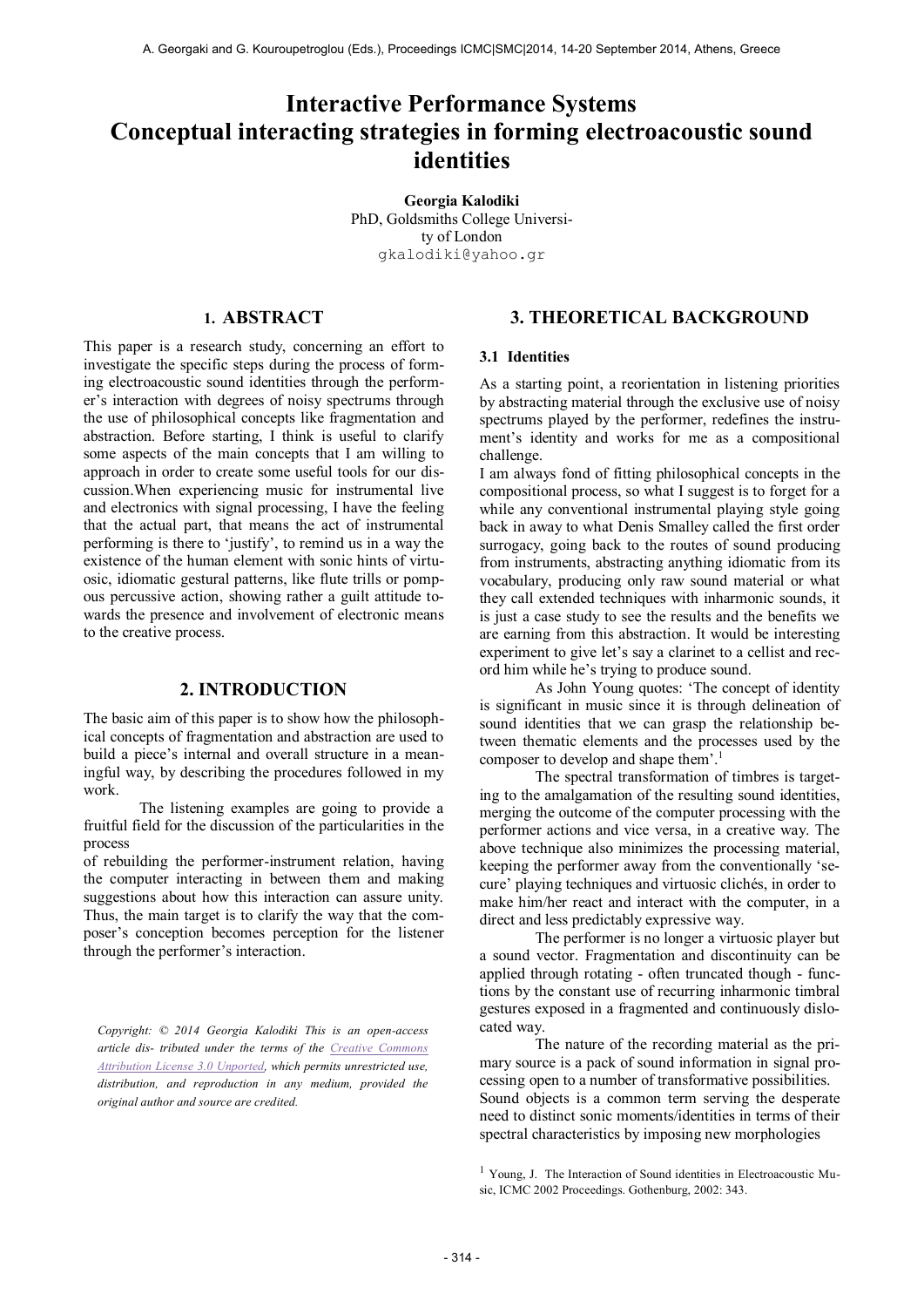Shaping sound materials is always about to connect and extend this idea of identity in larger scale of organization achieving multiple degrees of spectral transformation heading to novel possibilities on sculpting sounds.

## **3.2 Abstraction-Fragmentation**

Abstraction as a term is always in the centre of discussion in electroacoustic music - being a mean of delocalize sound from its general source, - and results to the psychoacoustic deorientation of the listener from the process of recognition of a sound (acousmatic approach). According to Trevor Wishart 'The philosophy of composing which gradually emerged particularly from Schaeffer's writings, centred on the notion of the acousmatic and the abstraction of the sound-object from any dependent relationship to its origins'.

I would like to have the chance here to shed a different light to the terminology concerning the abstractive approach to instrumental sound qualities through the exclusive use of extended techniques. The use of abstraction here creates the opportunity to re-estamblish new referential meaning in a new context closer to the open wide spectral realm of electronic music.

Let's see signal processing not as a machine process, let's see computer as a medium leading to sound creation, and let's begin this sound transformation from the instrumental playing producing complex sound morphologies. In a way this can lead us to a continuous flow of gestural energy of the sonic environment, leaving pure pitch aside for a while and creating a meta abstractive syntax.

I try to redefine the relation between performer, computer and audience by breaking and de-centering already settled subjectivities. Filtering not only spectrums but also fragments of sound objects, sound material appears to be not omitted but purposefully absent. It not about formalizing material, we all choose our composititional context in terms of material and content before starting to write a piece. So in a way here I suggest to reinvent instrumental sound potential IN ORDER to meet the high standards of electronic signal processing.

The problem here is purely aesthetic and not structural. This is where we should look for unique ideas in the hidden spectrally inharmonic potential of instruments gradually transforming into electronically processed sonic events. Then we understand how intimate and close computer sound design and instrumental sounds are, we give thus a common ground leading to the nature of sound per se. We need for the listener to reinvent the sound source linked to its origin and the physical cause that created it, so electronics then can create organic structures somehow bonded to the instrument.SO thus the sound is unified.

SO why I present the use of extended techniques as a neseccity and the replacement of notes AND OF absolute pitch with varying degrees of inharmonic spectra? Because I believe to the infinite number of timbral possibilities that a pure pitch cannot give you. Traditional instrumental referential archetypes are no longer useful as sound vectors, these symbols are not functional anymore, it's like trying to compose sth interesting in C major. We must admit that the spectral profile of a sound is highly linked to the morphological possibilities is giving you.

Borrowing the term and techniques of fragmentation and dislocation from the postmodern philosophical approach, I try to redefine the relation between performer, computer and audience by breaking and de-centering already settled subjectivities. I use the concept of abstraction functionally, to delineate compositional processes, maintaining coherence by the subtraction of material through filtering not only spectrums but also fragments of sound objects. Thus sound material appears to be not omitted but purposefully absent. A creative process is analytically suggested, by connecting the ideas of fragmentation and abstraction in a productive way, as they both refer to the minimization of material, each one from a different point of view.

## **3.3 History**

I borrow the term and techniques of fragmentation and dislocation from the postmodern philosophical approach. In Fragmentation as a practice the objects are de-centered and work as a projection of our multicultural and fragmentary world view came from the complexity and the confusion of our time, Albert Camus concept of the absurd, Beat generation, automatism, Bekett's experiments with disintegration of narration, paradox and chaos within metanarratives and magic realism, come into mind when speaking for the post modern condition, it's all about the idea of disjointed and fractured shadow of human being. Well, fragmentation relies on techniques of infraction of the traditional linear approach in music, art and literature that while exploring the inner states of consciousness through disintegration after the Modernity of 50's, at the same time works fine as an aesthetic mirror of aggression to the mass flux of information that we are experiencing now days. The concept of authentic-self is no longer present, living in a multi-dimensional world within constantly changing cultural contexts. The term multiphrenia of Walter Truett Anderson is what pretty much describes our time, and the issue of multiple identities. I mean we can see this fragmentation in culture at large. The more science grows the more fragments are created, that means unity is at a risk, it is a challenge to unity. Zaha Hadid the famous architect asks 'what if the architect designs a building that cannot possibly be built?' In the same way Wittgenstein refuses the paradigm of linearity with his 'broken text' practice indulging to the idea that the knowledge is mediated by language so language can't related and reflect the truth.

I think though it is possible to stylizise in a way fragmentary thought in electroacoustic composition. As John Young quotes 'a continuum can be implied also as a series of dislocated but perceptually related variants of a sound object over an extended time scale' (el.mus.st. network, montreal 2005).. Structurally speaking cutting and splicing audio samples, sonic events, sound objects and time in sonic momentum in general it is fragmentary thought but here there's a difference, creating fragments of time, of sound material can lead to linearity and be very inspitational actually.. It's not like in linguistics where meaning is giving way to unconscious. Music is in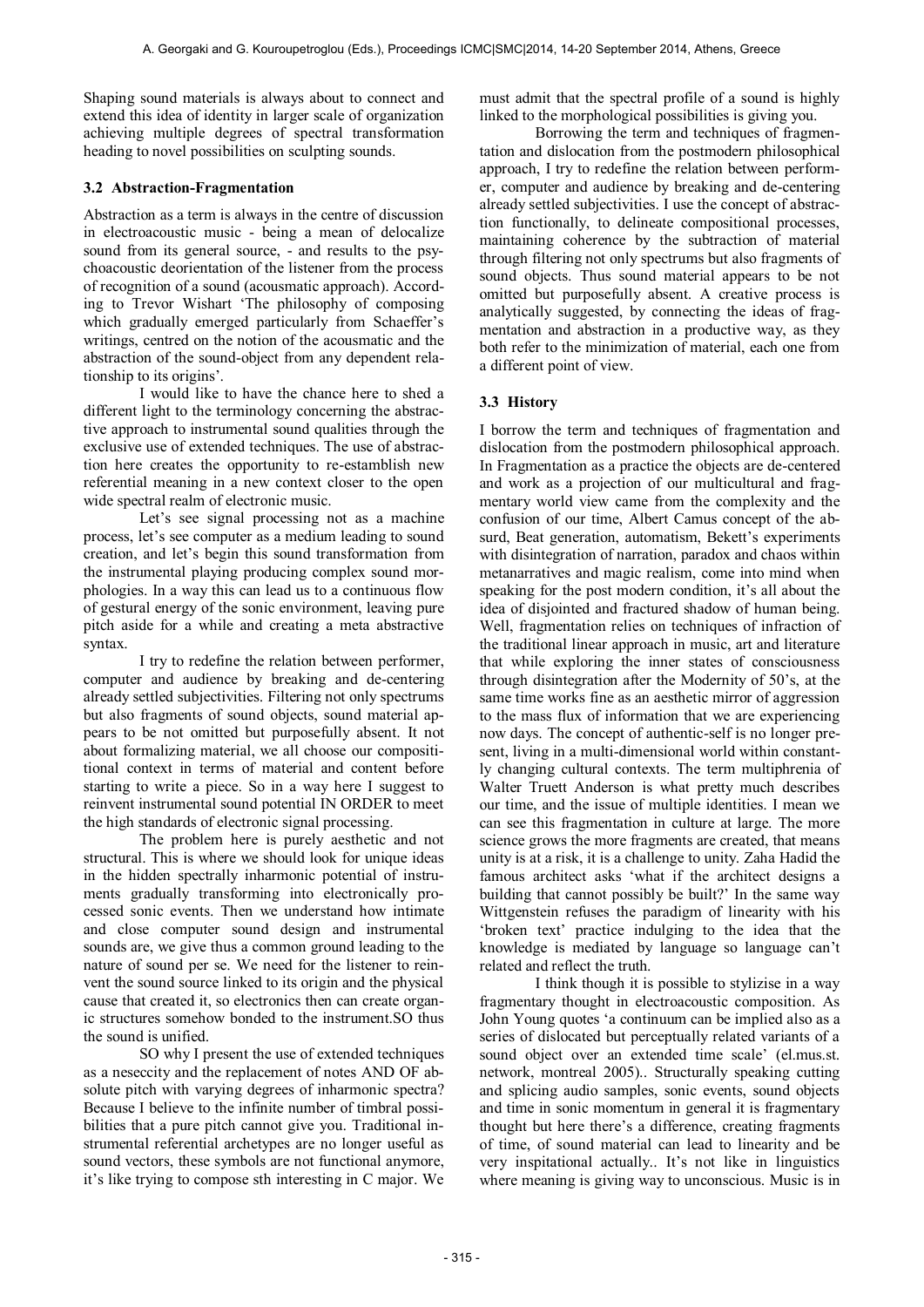a constant dialectic process with imaginery, and complex symbolic references are created during the listening experience. Fragmentation and discontinuity can be applied through rotating - often truncated though - functions by the constant use of recurring inharmonic timbral gestures exposed in a fragmented and continuously dislocated way.

According to Trevor Wishart 'The philosophy of composing which gradually emerged particularly from Schaeffer's writings, centred on the notion of the acousmatic and the abstraction of the sound-object from any dependent relationship to its origins'.<sup>2</sup>

#### **3.4 Suggestions**

What I suggest though, is that the target may alternatively be, not to 'confuse' the listener concerning the origin of the sound source but to make him drastically broaden his/her origins of acoustic perception by abstracting conventional sounds and transforming only inharmonic sounds through extended playing techniques, using them as the exclusive material taken from the instrumental sound palette. There is a whole new world of creativity that can arise through the emancipation from the conservative biased instrumental approach.

When it comes to electroacoustic music, there are many advantages from taking the performers out of this old formalistic context and make them dissolve their 'instrumentalistic' identity and understand how much they can contribute to the wide range of possibilities that signal processing and sound engineering can give to the art of sounds today.

This idea goes far beyond 'abstract expressionism' where the sounds of the source are just not recognizable. I try to imply that there is nothing wrong with the recognition of the sound origins, - in this case the percussion instruments- but not with the conventional ones.

So why **noise**? Why inharmonic sounds, what is interesting in there?

Focusing on inharmonic spectromorphological characteristics of instrumental sounds and leaving conventional sounds aside as a case study could lead to a redefinition of the timbral instrumental palette.

Gestural surrogacy is a term that Denis Smalley used a lot to define the traditional audio visual training concerning our experience of listening to instruments as a cultural process based on years of unconscious training. This is what I am trying here to create, actually, a new vocabulary built on new instrumental sounds leaving what Smalley suggests as second order surrogacy (registral articulatory play)- that means the idiomatic recognizable instrumental playing- out, or rather replacing it with a rather new sound syntax based on complex noisy spectra with vague pitch content. Here I should clarify that noise for me has a relevant sense, sound has gradual levels of inharmonicity and pitch is somewhat always blurred and melt in a way in noisy content. Inharmonic

spectra flirts on the one side with pitch and the other with absolute noisy masses, and that is what creates a huge area of exploration, thus instrumental aesthetics has to embrace these possibilities and leaving the safety of clichés to the past.

The spectral transformation of timbres is targeting to the amalgamation of the resulting sound identities, merging the outcome of the computer processing with the performer actions and vice versa, in a creative way. The above technique also minimizes the processing material, keeping the performer away from the conventionally 'secure' playing techniques and virtuosic clichés, in order to make him/her react and interact with the computer, in a direct and less predictably expressive way. The performer is no longer a virtuosic player but a sound vector.

As Denis Smalley quotes in his famous theory of Spectromorphology 'one might think that in more abstract instrumental music, source bondings do not exist, but they are there in force, revealed through gesture and other physical activity involved in sound making. The bonding of instrumental activity to human gesture is somewhat ignored not only because it invariably expected in music',(p.110) 'we detect the humanity behind spectromorphologies by deducing gestural activity referring back through gesture to proprioceptive and phycological experience in general'(p.111) It is exactly about this expansion and merging of the human/physical gesture, the spectral transformation of sound events begins from the performer by experimenting with complex spectra and interacting more with the main substance of signal processing, finding a common path and sharing acts of expression.

The traditional intervallic pitch heritage mixed with high levels of signal processing is what constitutes the post modern idea of anything goes, this what we have to get rid of in terms of move on to a new era in the electronic art of making sounds. We should get the performers out of the old formalistic context and make them dissolve their 'instrumentalistic' sound identity. It has nothing to do with 'abstract expressionism' where the sounds of the source are just not recognizable. I try here to imply that there is nothing wrong with the recognition of the sound origins, but not with the conventional ones.

#### **3.5 Research**

This research is part of my PhD thesis concerning electroacoustic composition based on the spectral analysis and signal processing of instrumental noisy sound spectrums. More specifically, this research includes the hierarchical taxonomy of spectrally rich sounds based on the nature of their inharmonic content.

This process leads to a series of spectromorphological researching processes concerning the transformation of the acoustic signal (enveloping, *FFT, frequency shifting, time stretch, phasing, flanger, vocoder* etc) and the development of innovating ways to construct new sounds deriving from the initial sound material (noisy instrumental spectrums).

My main target here is the construction of an abstract syntax of sounds by spectrally decomposing the inner possibilities of instruments to produce noisy and

<sup>2</sup> Emmerson, S. 1986 Wishart, T. Sound Symbols and Landscapes In S.Emmerson (ed.) The language of Electroacoustic Music, pp.43. Basingstoke: MacMillan Press